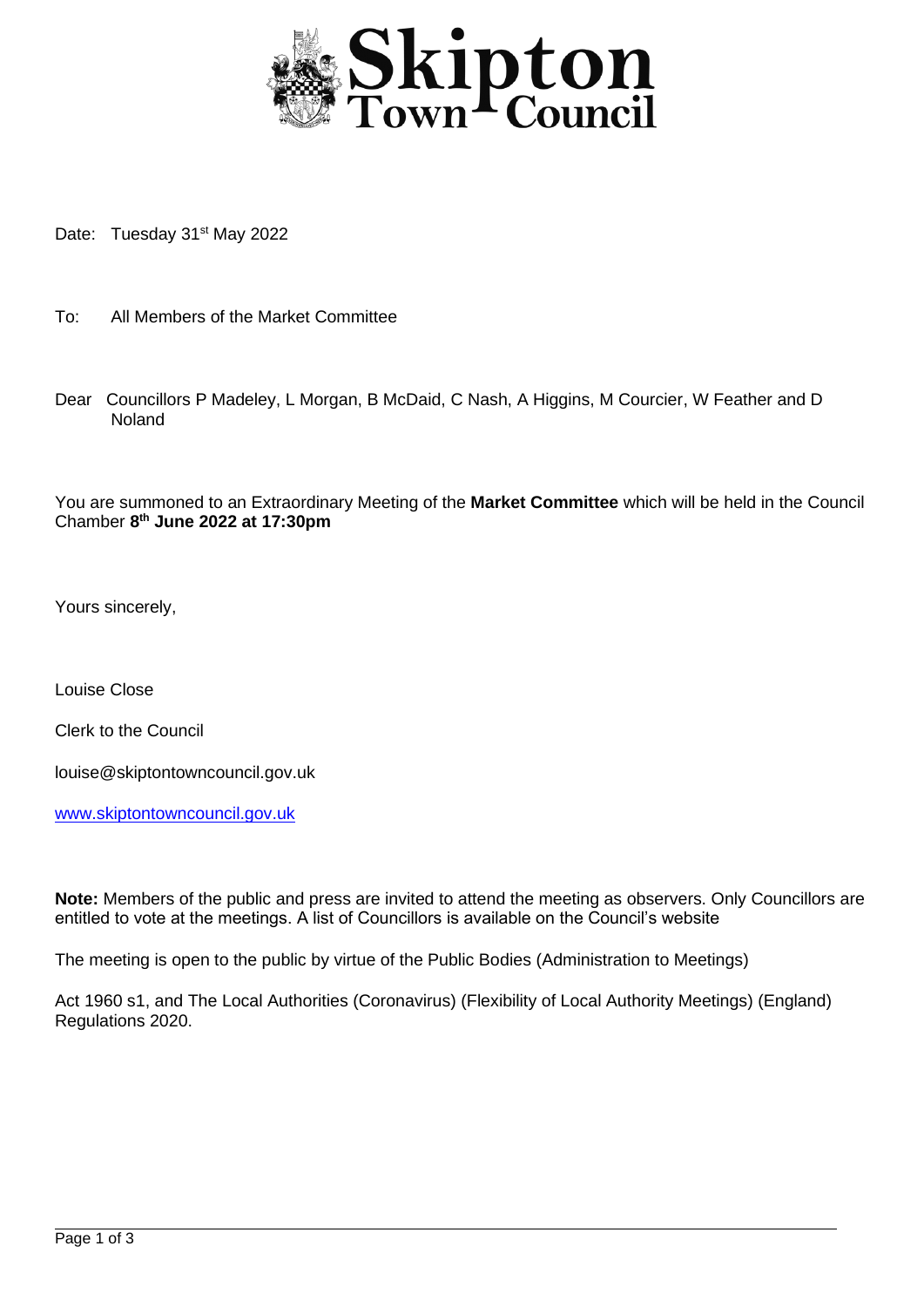# **SKIPTON TOWN COUNCIL**

## **8 th June 2022 17:30pm**

#### **A copy of the agenda is available in larger print upon request.**

## **A G E N D A**

### **1. Chairman's Remarks**

#### **2. Apologies for Absence**

#### **3. Disclosures of Interest**

To receive any disclosable pecuniary interests from members on matters to be considered at the meeting. The disclosure should include the nature of the interest.

#### **4. Dispensations**

To decide upon any dispensation requests from members received by the Clerk in respect of this meeting.

#### **5. Representations from public**

RESOLUTION to adjourn the meeting in order to allow members of the public to make representations, answer questions and give evidence in respect of the business on the agenda. Each member of the public is entitled to speak for 3 minutes.

• Questions / observations from members of the public

### **6. Vice Chairman**

To elect a Vice Chairman for the Market Committee

#### **7. Minutes**

To approve the minutes of the meetings held on the 9<sup>th</sup> February 2022 and 8<sup>th</sup> March 2022.

#### **8. Finance Update**

To receive an update on the Market finances.

#### **9. Market Officers Update**

To receive an update from the Market Officers

#### **10. Market Project Manager**

To receive the Market Project Managers, report and consider any future actions including a consistent maintenance programme of making safe the setts and the implementation of the Market Strategic Plan that was adopted as part of the Town Council Strategic Plan in 2019.

#### **11. Market Byelaws Working Group**

To re-establish the Market Byelaws working group following a change to Committee Members due to the election

\_\_\_\_\_\_\_\_\_\_\_\_\_\_\_\_\_\_\_\_\_\_\_\_\_\_\_\_\_\_\_\_\_\_\_\_\_\_\_\_\_\_\_\_\_\_\_\_\_\_\_\_\_\_\_\_\_\_\_\_ \_\_\_\_\_\_\_\_\_\_